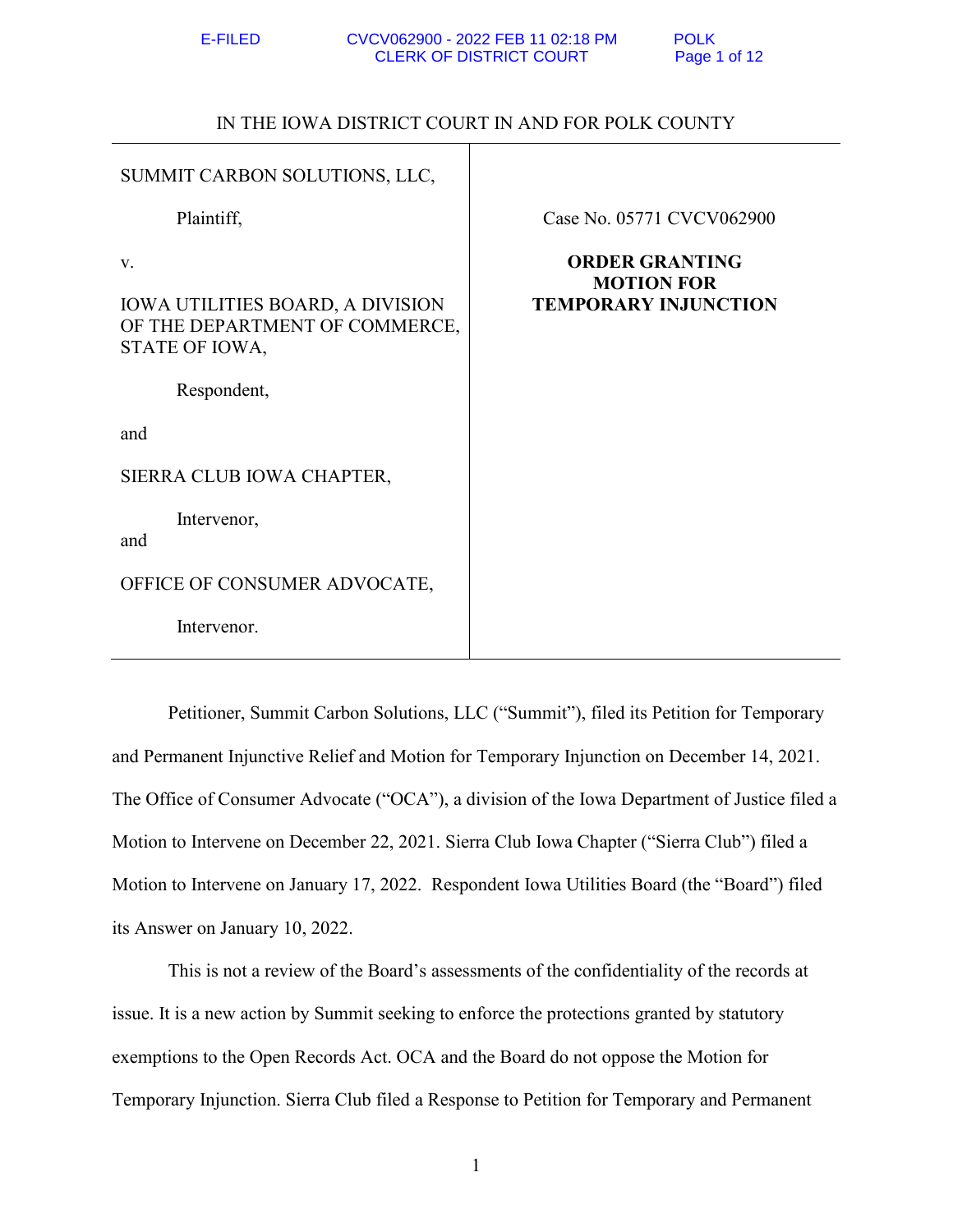### E-FILED CVCV062900 - 2022 FEB 11 02:18 PM POLK CLERK OF DISTRICT COURT Page 2 of 12

Injunctive Relief and Motion for Temporary Injunction on January 17, 2022. Summit filed its Reply in Support of Motion for Temporary Injunction on February 1, 2022.

A hearing was held on February 4, 2022. Bret Dublinske represented Summit. Anna Ryon represented OCA. Jon Tack represented the Board. Wallace Taylor represented Sierra Club. The matter is fully submitted. Having considered the arguments and briefs of the parties, the Court enters this Order.

## **Background**

Summit seeks to build a pipeline crossing Iowa that would transport CO2 emissions from ethanol plants to permanent storage in North Dakota. As part of the process for seeking a permit for the project, Summit had to provide notice of public meetings to land owners potentially impacted by the project. To provide these notices, Summit spent time and money to compile a list of more than 10,000 landowners. Summit submitted the list to the Board at the Board's request, but Summit asked that it remain confidential.

 Sierra Club is working with certain landowners to oppose the pipeline. It filed an open records request pursuant to Iowa Code Chapter 22 seeking the mailing lists. Sierra Club asserts that the list will help landowners communicate with one another and band together in their opposition. The Board provided Summit with time to seek an injunction preventing disclosure and has continued to keep the lists confidential pending the outcome of this hearing.

## **Analysis**

Summit asserts that there are multiple bases for granting a temporary injunction in this matter including Iowa Code §§ 22.7(6), 22.7(18), 22.8, and a general balancing test assessing the privacy interests of the landowners against the public interest in disclosing the documents. Each of these arguments is addressed below.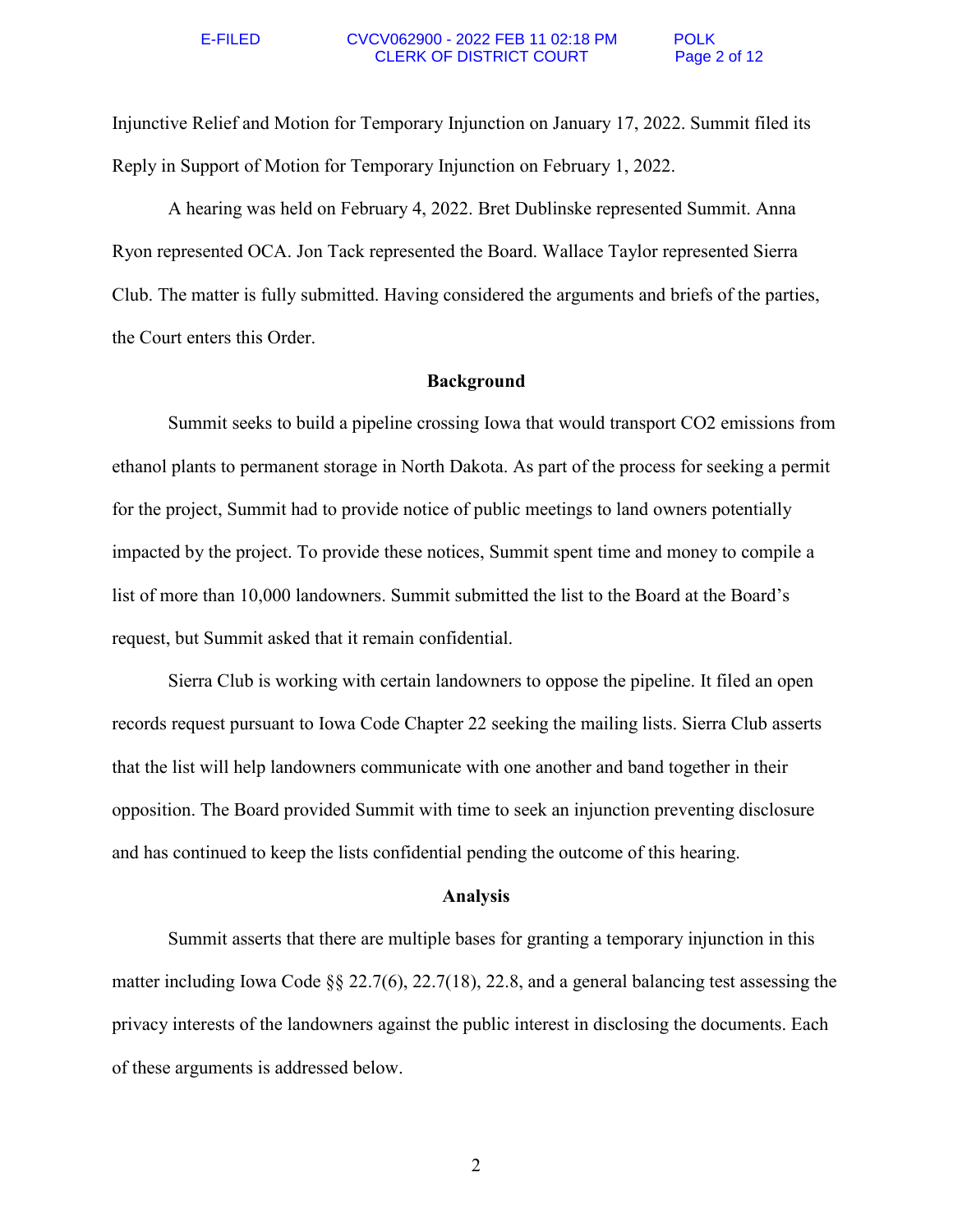### E-FILED CVCV062900 - 2022 FEB 11 02:18 PM POLK<br>CLERK OF DISTRICT COURT Page 3 of 12 **CLERK OF DISTRICT COURT**

# *Iowa Code § 22.7(18) – Communications by Persons Outside of Government*

Summit seeks to keep the mailing lists confidential pursuant to Iowa Code § 22.7(18)

which states:

18. Communications not required by law, rule, procedure, or contract that are made to a government body or to any of its employees by identified persons outside of government, to the extent that the government body receiving those communications from such persons outside of government could reasonably believe that those persons would be discouraged from making them to that government body if they were available for general public examination. As used in this subsection, "persons outside of government" does not include persons or employees of persons who are communicating with respect to a consulting or contractual relationship with a government body or who are communicating with a government body with whom an arrangement for compensation exists. Notwithstanding this provision:

 a. The communication is a public record to the extent that the person outside of government making that communication consents to its treatment as a public record.

 b. Information contained in the communication is a public record to the extent that it can be disclosed without directly or indirectly indicating the identity of the person outside of government making it or enabling others to ascertain the identity of that person.

c. Information contained in the communication is a public record to the extent that it indicates the date, time, specific location, and immediate facts and circumstances surrounding the occurrence of a crime or other illegal act, except to the extent that its disclosure would plainly and seriously jeopardize a continuing investigation or pose a clear and present danger to the safety of any person. In any action challenging the failure of the lawful custodian to disclose any particular information of the kind enumerated in this paragraph, the burden of proof is on the lawful custodian to demonstrate that the disclosure of that information would jeopardize such an investigation or would pose such a clear and present danger.

It is undisputed that Summit is an "identified person outside of government" and that the Board

is a "government body" for purposes of the Open Records Act. Additionally, none of the three

exceptions to the exemption is applicable. Summit explicitly sought to keep its submission

confidential. The information cannot be disclosed without identifying Summit. The information

does not involve a crime or illegal act.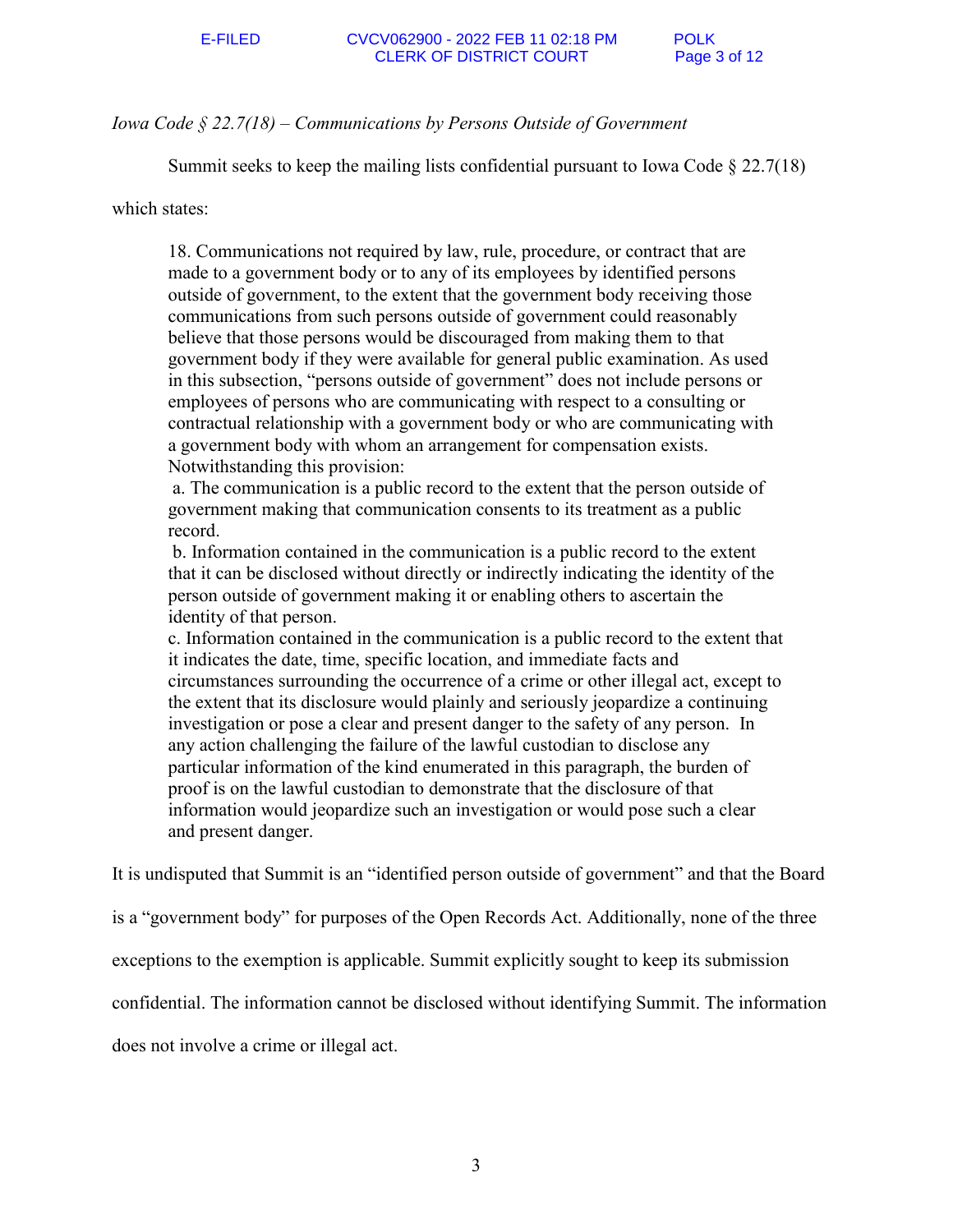$\overline{a}$ 

### E-FILED CVCV062900 - 2022 FEB 11 02:18 PM POLK CLERK OF DISTRICT COURT Page 4 of 12

 The Court finds that, given Summit's request to treat the information as confidential, and the fact that other similar companies did not voluntarily submit the information, the Board could reasonably believe that such communications would not be voluntarily provided if they would become "available for general public examination." Thus, the primary issue before the Court is assessing whether the communication was "not required by law, rule, procedure, or contract."

The Declaration of Summit's Vice-President of Government and Public Affairs, Jake Ketzner, asserts that Board staff requested the mailing lists, but "filing of the list was not required by law." At the hearing, Sierra Club's counsel argued that it has always been the Board's procedure – albeit an unwritten one – to require submission of mailing lists. The Board's counsel represented that such lists had always been requested, but in the past they were not part of the electronic docket. Thus, the public may not have known the Board had the lists. Summit's counsel represented that he had worked on projects where the Board did not request such lists.

In sum, it appears undisputed that the lists were not required by law, rule, or contract, but there is a factual dispute as to whether they were required by "procedure." Summit bears the burden of proving that  $\S 22.7(18)$  applies, but the Court recognizes the difficulty of proving a negative—the absence of a procedure. As the matter proceeds, the parties can conduct discovery about the Board's procedures on this issue. A more detailed record may also be developed as to the record custodian's belief as to whether disclosing the lists would deter future voluntary communications.<sup>1</sup>

"A temporary injunction is a preventive remedy to maintain the status quo of the parties prior to final judgment and to protect the subject of the litigation." State v. Krogmann, 804 N.W.2d 518, 523 (Iowa 2011) (internal citation and quotations omitted). Given the evidence

<sup>&</sup>lt;sup>1</sup> The  $\S$  22.7(18) exemption was not raised by Summit in its arguments to the Board. Therefore, the record does not contain the Board's viewpoint on this issue.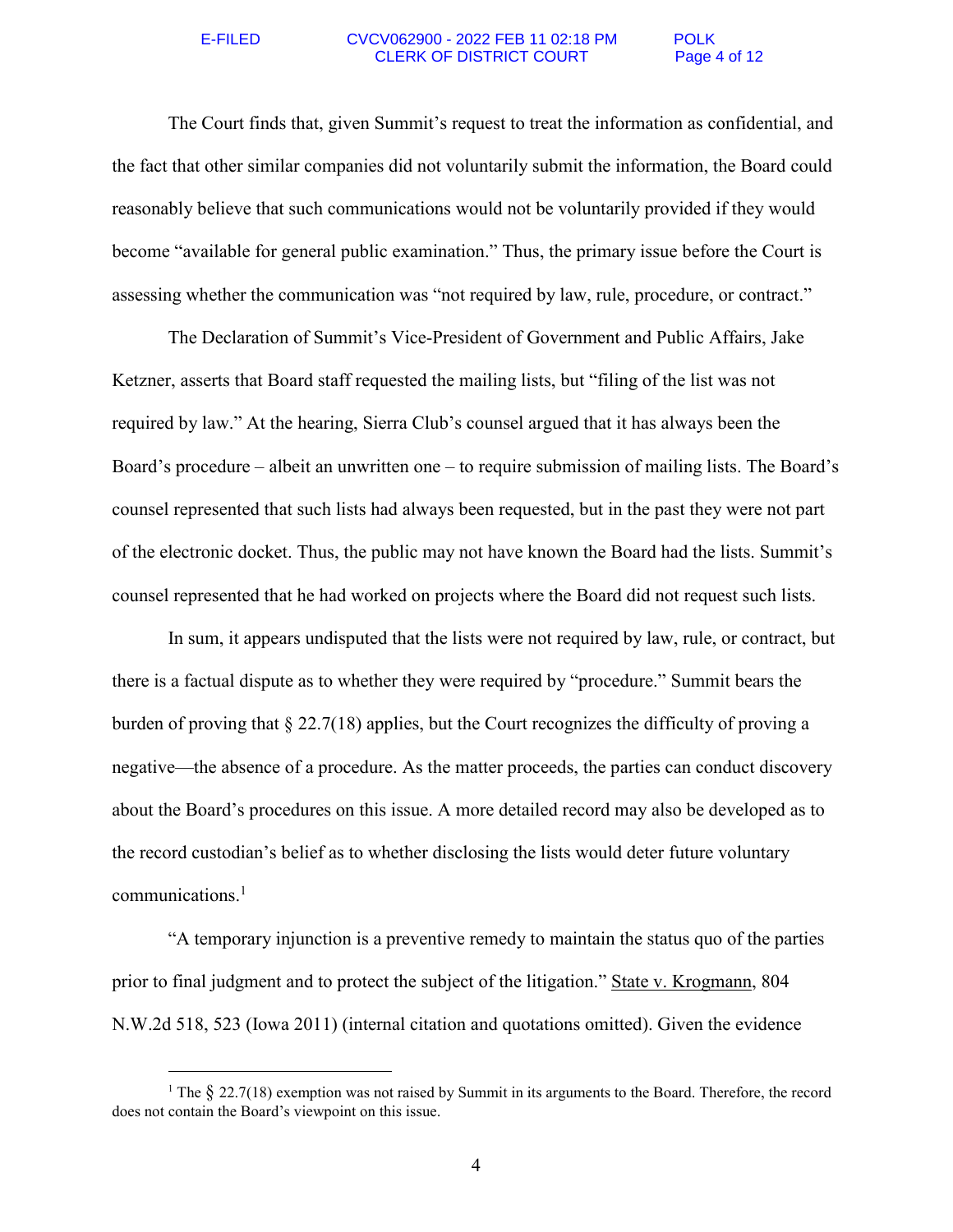### E-FILED CVCV062900 - 2022 FEB 11 02:18 PM POLK CLERK OF DISTRICT COURT Page 5 of 12

currently before the Court as well as the purpose of this statutory exemption, the Court finds sufficient evidence to hold that  $\S 22.7(18)$  exemption applies and that a temporary injunction should be granted. City of Sioux City v. Greater Sioux City Press Club, 421 N.W.2d 895, 898 (Iowa 1988) ("We conclude that the purpose of the foregoing legislation is reasonably clear. It is the legislative goal to permit public agencies to keep confidential a broad category of useful incoming communications which might not be forthcoming if subject to public disclosure.") If evidence revealed in the future shows the exemption does not, in fact, apply, the records could then be released. The reverse is, of course, not true. If the records were released now and that decision were shown to be in error, the toothpaste could not be put back in the tube.

 Although the previously submitted mailing lists fall under the 22.7(18) statutory exception for voluntary communications, nothing prevents the Board from subsequently *requiring* the submission of such mailing lists from Summit which would, presumably, take the newly filed lists out of the scope of this exemption. Indeed, the Board has already ordered other entities to file similar mailing lists from other entities and ordered Summit to file updates to its previously submitted lists. Response Exhibit 5. Accordingly, the Court addresses the other bases for protection asserted by Summit.

## *Iowa Code § 22.7(6) – Communications Useful to Competitors*

Iowa Code § 22.7(6) makes confidential "[r]eports to governmental agencies which, if released, would give advantage to competitors and serve no public purpose." The Court believes that Summit has proven the first prong applies. Nothing limits the term "competitors" to other entities in the same industry. Here, Sierra Club is a competitor of Summit in that Sierra Club is actively opposing the pipeline that Summit seeks to build. Additionally, even if the provision were limited to competing business entities, Summit has persuasively argued that the information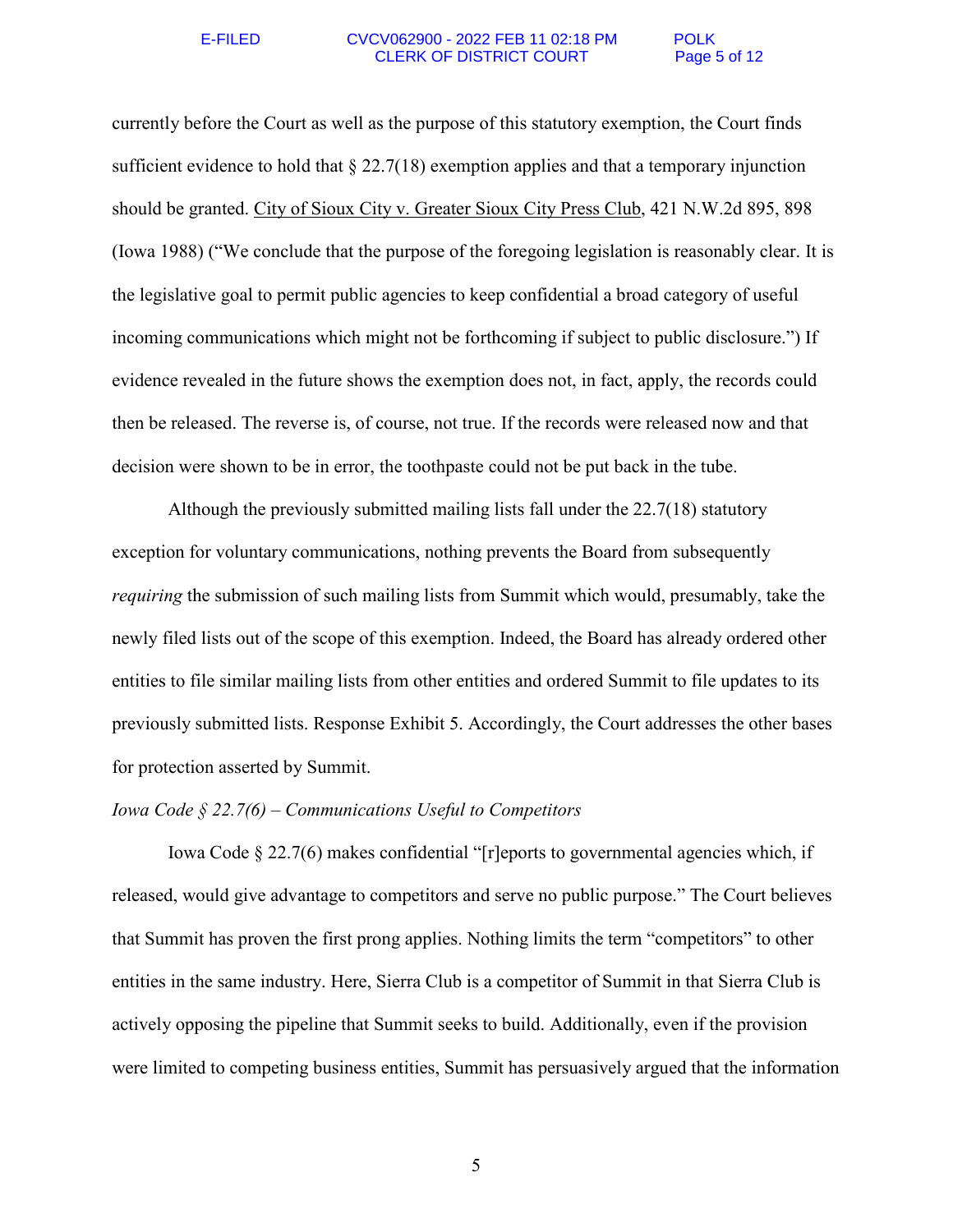### E-FILED CVCV062900 - 2022 FEB 11 02:18 PM POLK CLERK OF DISTRICT COURT Page 6 of 12

in the mailing lists would provide useful intelligence to Navigator Heartland Greenway, LLC, which is working on a competing project. Summit has not, however, convinced the Court that the mailing lists "serve no public purpose."

The proposed Summit pipeline and the competing projects have received a great deal of public attention. Summit acknowledges that a number of landowners oppose the project. In addition to the public purpose identified by Sierra Club – that the lists will help opponents of the project communicate with one another – the Court finds that knowing which land owners are impacted by the project helps the public evaluate the work of the Board. This exemption requires a showing that the release serves "no public purpose," not just a showing that the requester of the documents seeks them to advance private interests.

Knowing which land is involved in a pipeline project can help the public assess whether the Board properly approved or rejected a project. It can help the public weigh the benefits and detriments of one project compared to another. Additionally, as stated by the Board, knowing the names of the landowners is required to assess whether the Board appropriately screened for conflicts of interest. The public has a right to know if these conflicts were properly addressed. *Iowa Code § 22.8 – Injunction to Restrain Examination* 

Summit argues that even if the mailing lists did not fall under one of the specific exemptions, the Court should still grant an injunction pursuant to Iowa Code § 22.8. The Court agrees that under certain circumstances it could grant an injunction pursuant to that subchapter. In re Langholz, 887 N.W.2d 770, 776 (Iowa 2016) ("If a public record does not fall under one of the stated exemptions, the district court may still grant an injunction to restrain the examination of the record. Iowa Code  $\S 22.8(1)$ . This injunction is an equitable remedy that is independent of the section 22.7 listed exceptions."). However, to obtain such an injunction, the Court would

6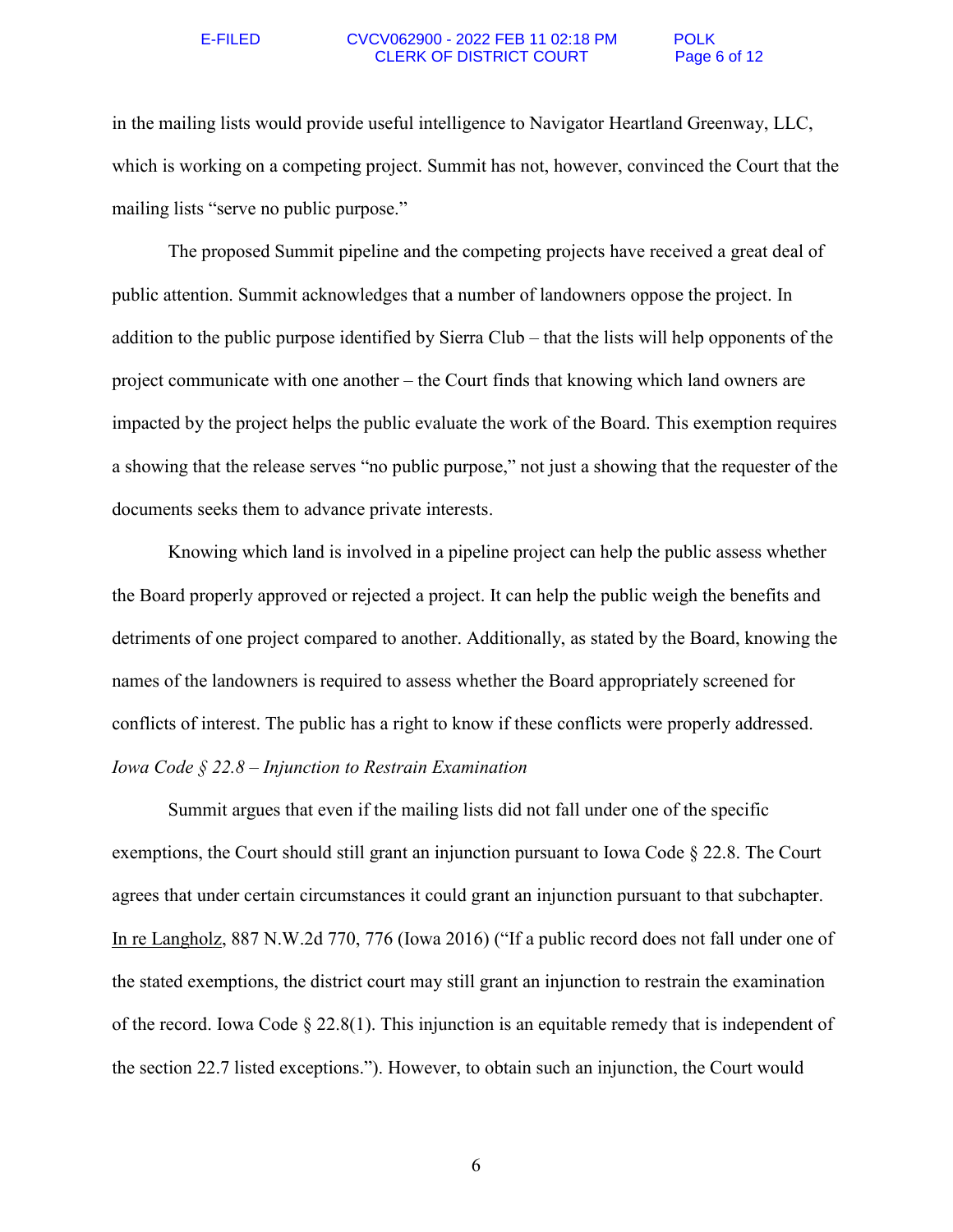### E-FILED CVCV062900 - 2022 FEB 11 02:18 PM POLK CLERK OF DISTRICT COURT Page 7 of 12

have to find "that 'the examination would clearly not be in the public interest' and that 'the examination would substantially and irreparably injure any person or persons.'" Id. Having found that disclosure of the mailing lists may serve a public purpose as described in the previous section, the Court cannot find that "the examination [of the lists] would clearly not be in the public interest." Accordingly, the Court cannot issue an injunction pursuant to Iowa Code § 22.8. See Ripperger v. Iowa Public Information Board, No. 20-0902 p. 23 (Iowa Dec. 17, 2021) (noting that the standard for obtaining an injunction under  $\S 22.8$  is a "much steeper climb" than proving confidentiality under § 22.7(18)).

## *Common Law Balancing Test*

Summit also argues that the Court should prevent disclosure based on an application of the five-factor balancing test discussed in DeLaMater v. Marion Civil Service Commission, 554 N.W.2d 875, 879 (Iowa 1996) and Clymer v. City of Cedar Rapids, 601 N.W.2d 42, 45 (Iowa 1999). Sierra Club contends that "there is no common law balancing test for privacy interests" and "Summit has not, and cannot, cite any cases where a balancing test was used that was not in the context of a specific statutory exemption." Response p. 12. The Court agrees with Sierra Club that DeLaMater and Clymer did not create an independent balancing test.

The Clymer Court stated: "The five-factor test is applied when 'a statutory exemption does not articulate precisely what records or information the legislature considers private….'" Id. at 45. In Clymer and DeLaMater, the Court applied a balancing test to determine whether certain information met the standard for exemption under Iowa Code § 22.11. The Court has been unable to identify any case where a balancing test was used independent from one or more of the statutory exemptions.

7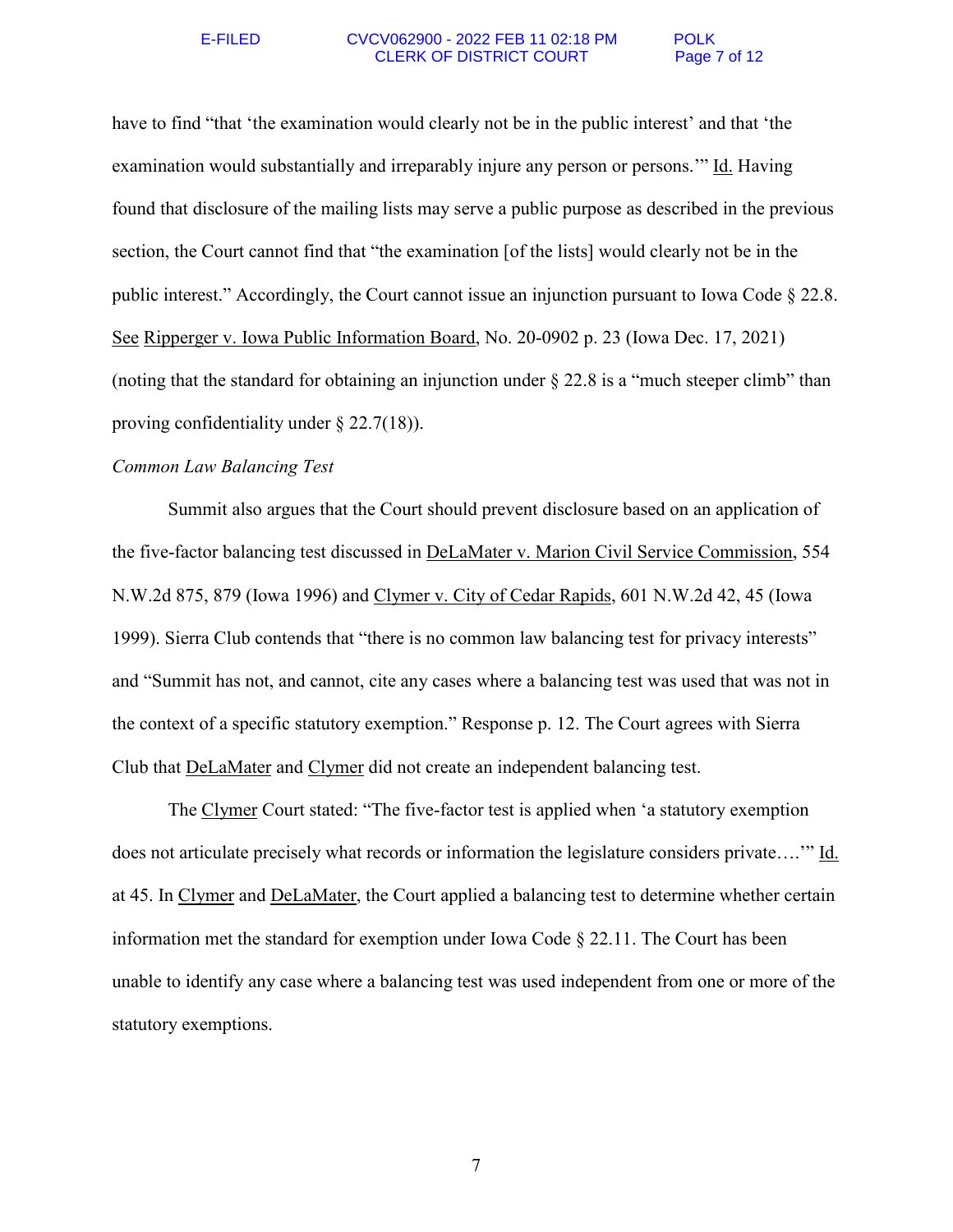In support of its argument, Summit cites American Civil Liberties Union Foundation of Iowa, Inc. v. Records Custodian, Atlantic Community School District, 818 N.W.2d 231 (Iowa 2012).

In summary, to determine if requested information is exempt under section  $22.7(11)$ , we must first determine whether the information fits into the category of "[p]ersonal information in confidential personnel records." We do this by looking at the language of the statute, our prior caselaw, and caselaw from other states. **If we conclude the information fits into this category, then our inquiry ends. If it does not, we will then apply the balancing test under our present analytical framework.**

Id. at 235 (emphasis added). This language suggests that a balancing test should be applied even after a determination that information is not protected by an exemption. However, this was not the holding in the case. The majority held that because the information *was* protected by the exemption, no balancing test was needed. Thus, any statement about what happens when information is *not* protected by an exemption is dicta. Additionally, whether the majority actually believed a balancing test should be applied in such instances is called into question by a preceding footnote to which Sierra Club calls the Court's attention.

The annotation we cited in DeLaMater based its test on the fact that [a] majority of state freedom of information laws include some form of privacy exemption, and, with few exceptions, the exemptions closely track the Federal Freedom of Information Act's sixth exemption. The Iowa Open Records Act's privacy exemption does not track the Federal Freedom of Information Act (FOIA). FOIA's provision relating to personnel records exempts from disclosure personnel and medical files and similar files the disclosure *of which would constitute a clearly unwarranted invasion of personal privacy.* The exemption for personnel, medical, and similar files is qualified, and a court must determine whether disclosure of a document would constitute a clearly unwarranted invasion of privacy. This language requires a balancing test. The Iowa Open Records Act does not have the qualifying language of FOIA. **Therefore, we question whether Iowa even has a balancing test. However, because we decide this case without applying a balancing test, we will leave that question for another day.**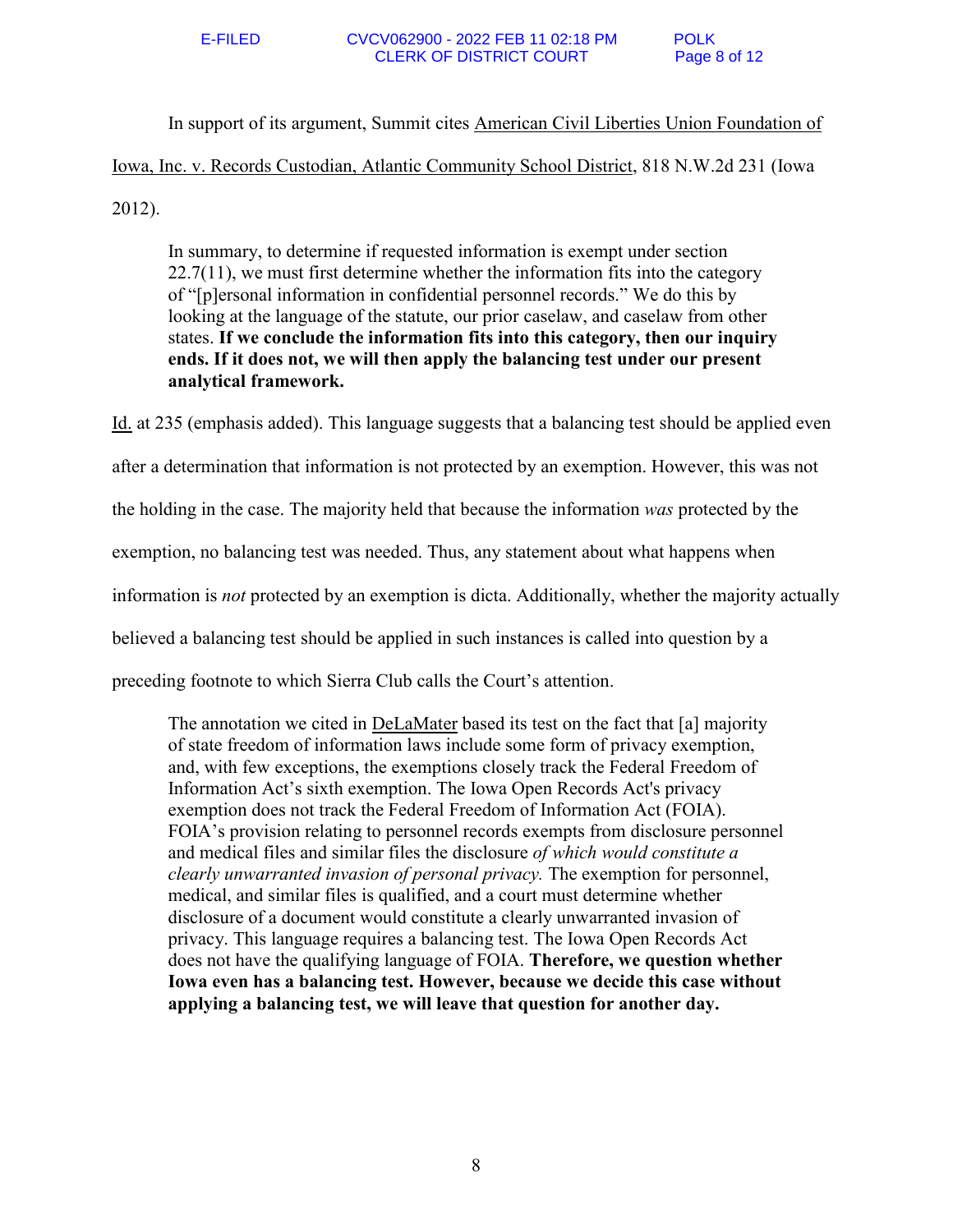### E-FILED CVCV062900 - 2022 FEB 11 02:18 PM POLK CLERK OF DISTRICT COURT Page 9 of 12

Id. at 234 (internal citations and quotations omitted) (bold emphasis added). Questioning whether Iowa has a balancing test *at all* strongly suggests that the ACLU majority was *not* advocating for use of a balancing test unmoored from the statutory exemptions.

ACLU Foundation v. Records Custodian was a 4-3 decision. But the dissent also does not suggest that a balancing test should be used apart from the statutory exemptions. Rather, the dissent states: "The majority opinion takes a step backward from the new age of open government in this state. It is a step in the wrong direction." Id. at 236 (Cady, C.J. dissenting). The belief that the majority was too quick to preclude the release of records based on the language of the exemption is directly opposed to Summit's argument that the Court should apply a balancing test to preclude disclosure *even when no exemption applies*.

Given the conflicts within the ACLU opinion, the Court resolves this question by looking to the basic principle of the Open Records Act as stated in Iowa Code § 22.2: "Every person shall have the right to examine and copy a public record and to publish or otherwise disseminate a public record or the information contained in a public record." The Legislature later provides specific exemptions to this rule in  $\S 22.7$  and 22.8. The only reference to a "balancing test" is the Open Records Act is in  $\S 22.10(3)(b)(3)$  wherein the Legislature grants immunity to public officials who "incorrectly balanced the right of the public to receive public records against the rights and obligations of the government body to maintain confidential records as provided in section 22.7 under any judicially created balancing test, unless the person is unable to articulate any reasonable basis for such balancing." Notably, the Legislature refers to "section 22.7 under any judicially created balancing test" rather than "section 22.7 *or* any judicially created balancing test.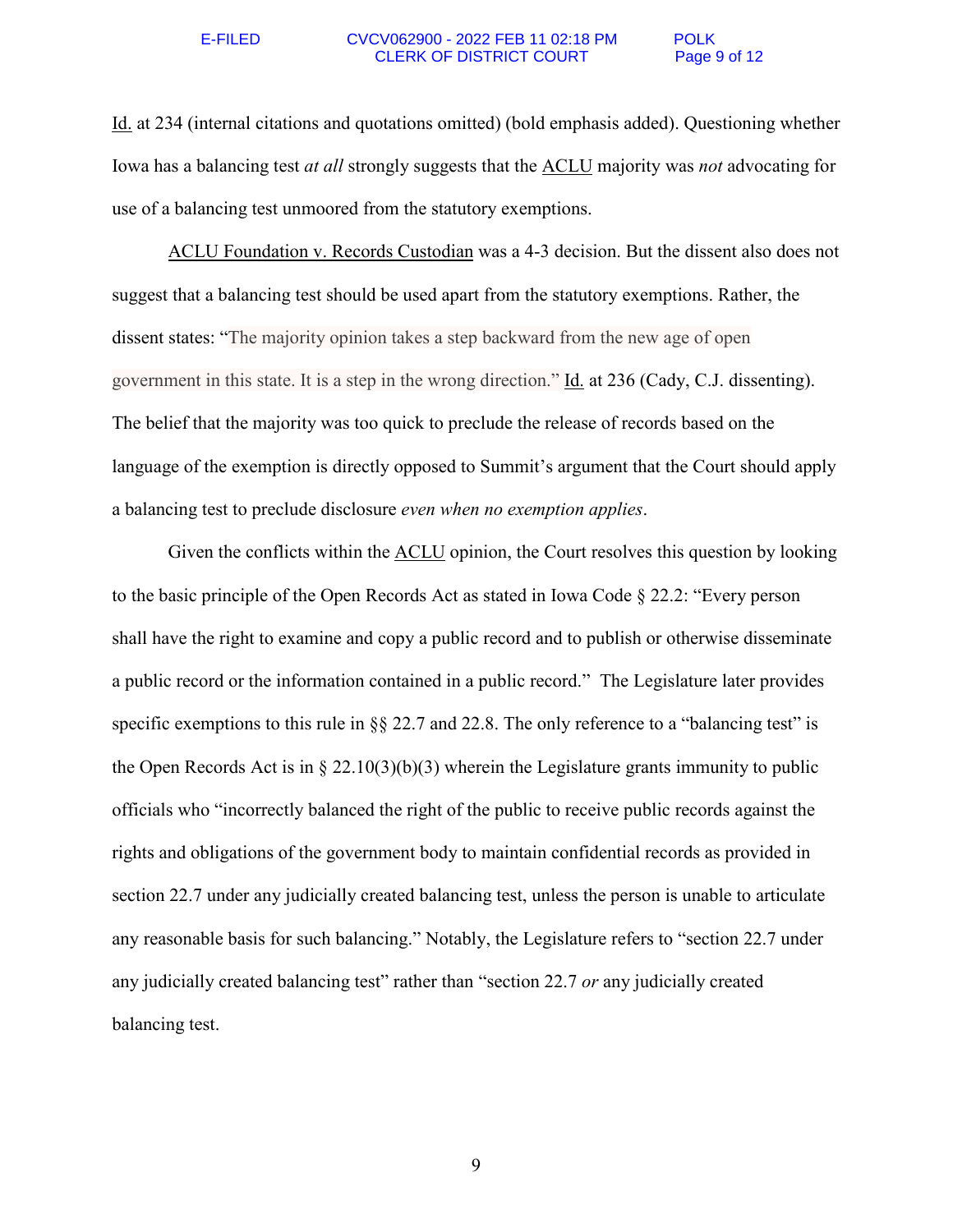### E-FILED CVCV062900 - 2022 FEB 11 02:18 PM POLK CLERK OF DISTRICT COURT Page 10 of 12

 Using a balancing test to determine if information falls within the scope of the Legislature's exceptions (as was done in Clymer and DeLaMater) is fundamentally different from using a balancing test to create a completely new type of exemption. The Court finds that no common law balancing test should be applied in this case.

Notwithstanding the Court's interpretations of Chapter 22, the Court agrees with a number of the privacy concerns raised by Summit and discussed by the Board in its November 23, 2021, opinion. But those are policy considerations to be raised with the Legislature. City of Sioux City v. Greater Sioux City Press Club, 421 N.W.2d 895, 897 (Iowa 1988) ("[I]t is not the responsibility of this court to balance the competing policy interests. The balancing of those interests is the province of the legislature, and we act only to devine [sic] the legislature's intent with regard to those important policy issues."). None of the 74 currently listed exemptions provides for the protection of individual information simply because it contains addresses or because individuals have not consented to the disclosure of their information.

Further, in City of Dubuque v. Tel. Herald, Inc., 297 N.W.2d 523, 525 (Iowa 1980), a newspaper sought the "name, address, employers, education, training and experience" of applicants for the position of city manager. The Iowa Supreme Court ordered disclosure of the records finding that they were not covered as "personal information in confidential personnel records" as then-codified in Iowa Code  $\S$  68A.7(11). In response, the Legislature enacted what is now Iowa Code § 22.7(18) protecting incoming communications to government, which would include most employment applications. Clymer, 601 N.W.2d at 45-46. The Legislature could have, but did not amend the statute to protect all names and/or addresses.

It is also worth noting that the names and addresses that appear on the mailing lists created by Summit already appear in other public sources – county assessor's offices. The

10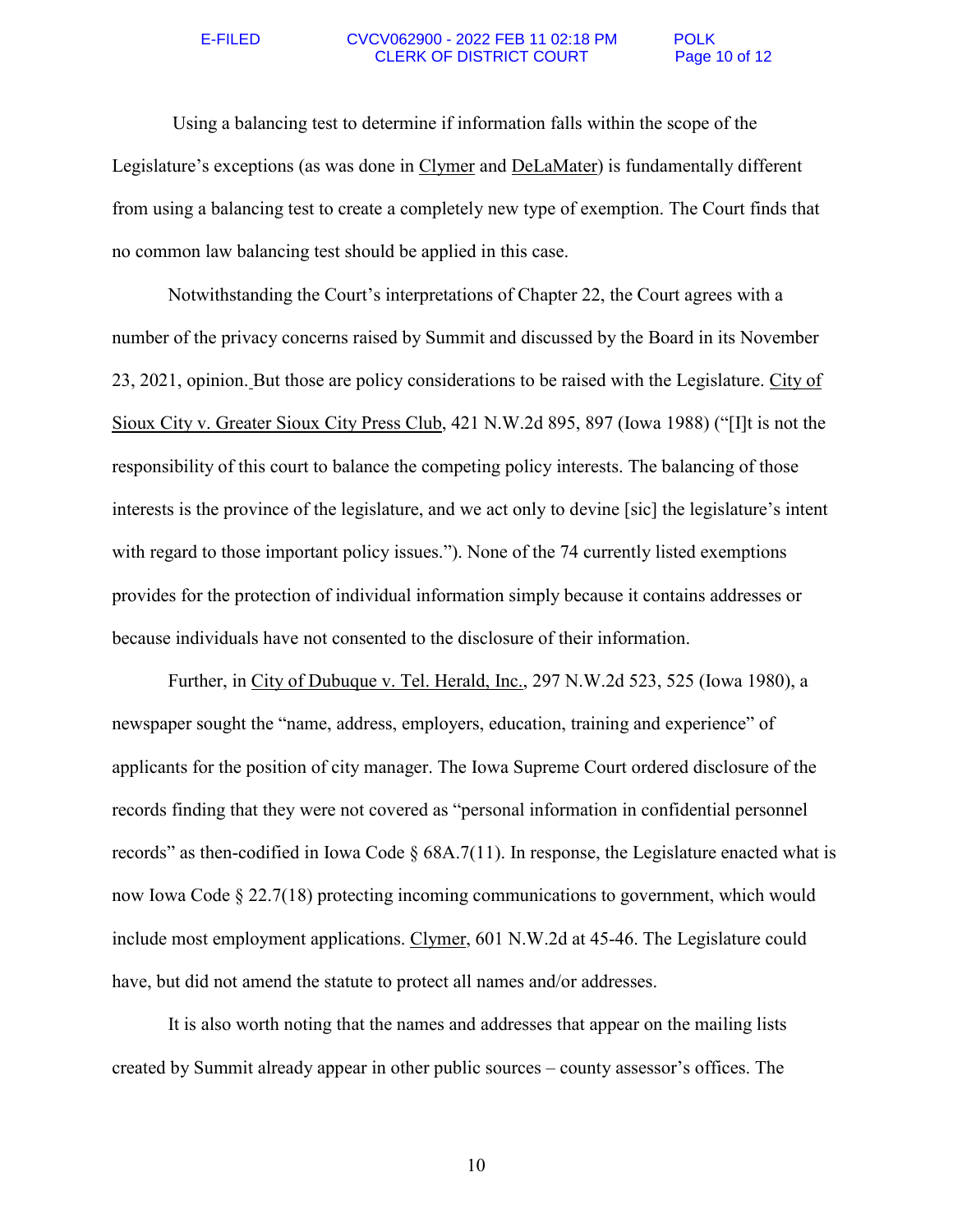### E-FILED CVCV062900 - 2022 FEB 11 02:18 PM POLK CLERK OF DISTRICT COURT Page 11 of 12

release of the mailing lists would make it easier for Sierra Club and others to quickly find an individual's name and address, but Summit's lists are not the only source of that information. Indeed, if the information were truly confidential, Summit would not have been able to discover it to put it in its mailing lists in the first place.

# **Conclusion**

At this stage of the proceedings, the Court finds that mailing lists are not covered by Iowa Code § 22.7(6) and that an injunction is not warranted under Iowa Code § 22.8 or an independent balancing test. However, the Court finds Summit's voluntary communications, including the mailing lists, fall within the scope of Iowa Code § 22.7(18). Documents need only fall into one statutory exemption to be kept confidential. Accordingly, the Court GRANTS the Motion for Temporary Injunction to prevent disclosure of the voluntary communications.

IT IS SO ORDERED.